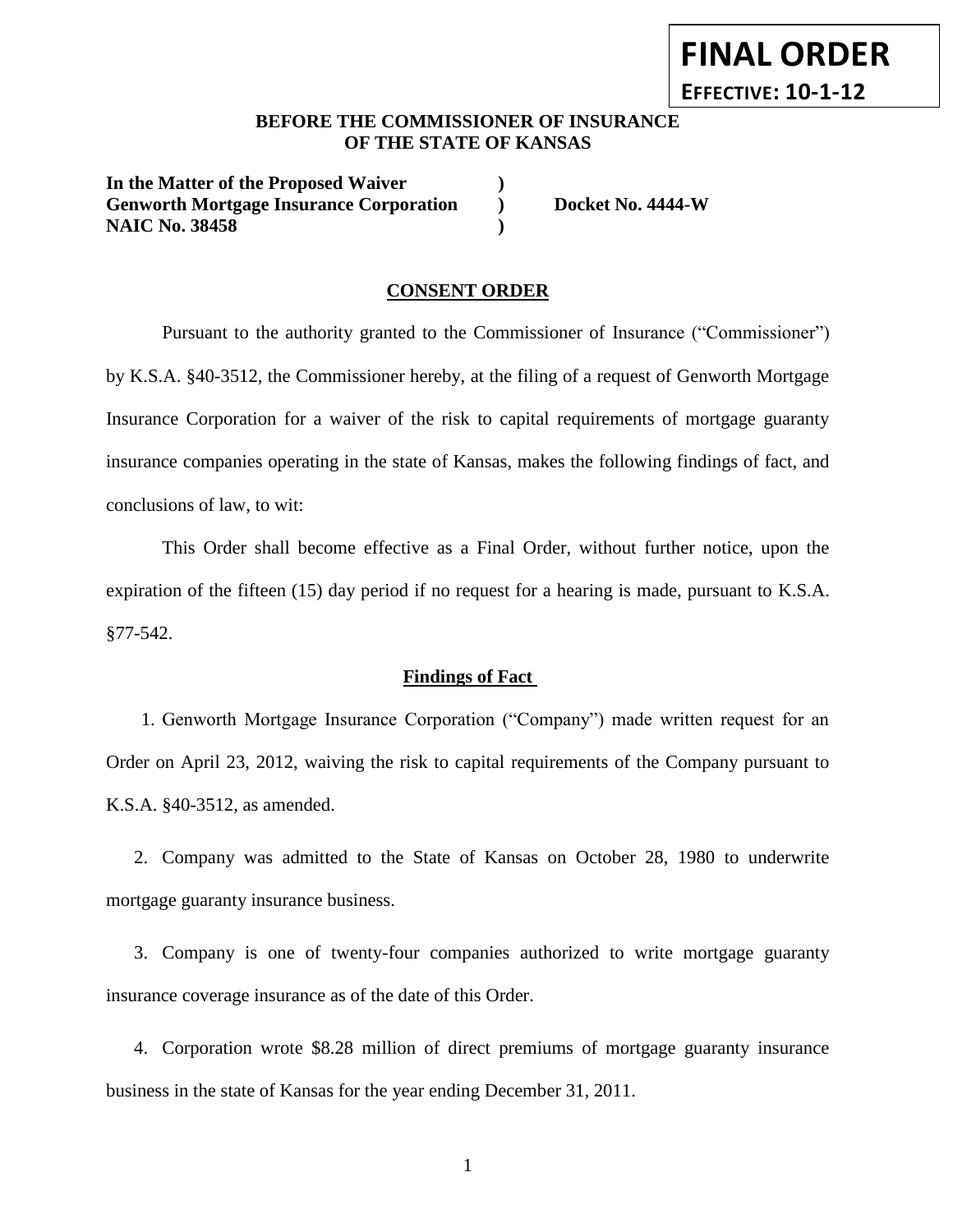5. Company ceased writing new business in Kansas when it exceeded the maximum risk to capital ratio.

#### **Conclusions of Law**

6. The Commissioner has jurisdiction over this matter pursuant to K.S.A. §40-3512, as amended.

7. K.S.A. §40-3512, states in part: "...Upon the request of a mortgage guaranty insurance company, the commissioner may waive the requirements in this section for such time and under such conditions as the commissioner may order, except that no such waiver shall exceed two years."

Based on the Findings of Fact enumerated above in Paragraphs #1 through #5 and Conclusions of Law Paragraphs #6 and #7:

#### **IT IS THEREFORE ORDERED BY THE COMMISSIONER OF INSURANCE:**

A waiver of the risk to capital requirements is hereby granted at the request of the Company as provided for in K.S.A. §40-3512, which states in part: "...Upon the request of a mortgage guaranty insurance company, the commissioner may waive the requirements in this section for such time and under such conditions as the commissioner may order, except that no such waiver shall exceed two years."

1. The Commissioner approves the waiver request of Company for the period April 23, 2012 until July 31, 2014, subject to the following stipulations:

- A. That the Company notify the Kansas Insurance Department in the event the waiver of the risk to capital requirements under North Carolina law granted by the North Carolina Department of Insurance is rescinded.
- B. That the Company promptly provide the Commissioner any information requested by the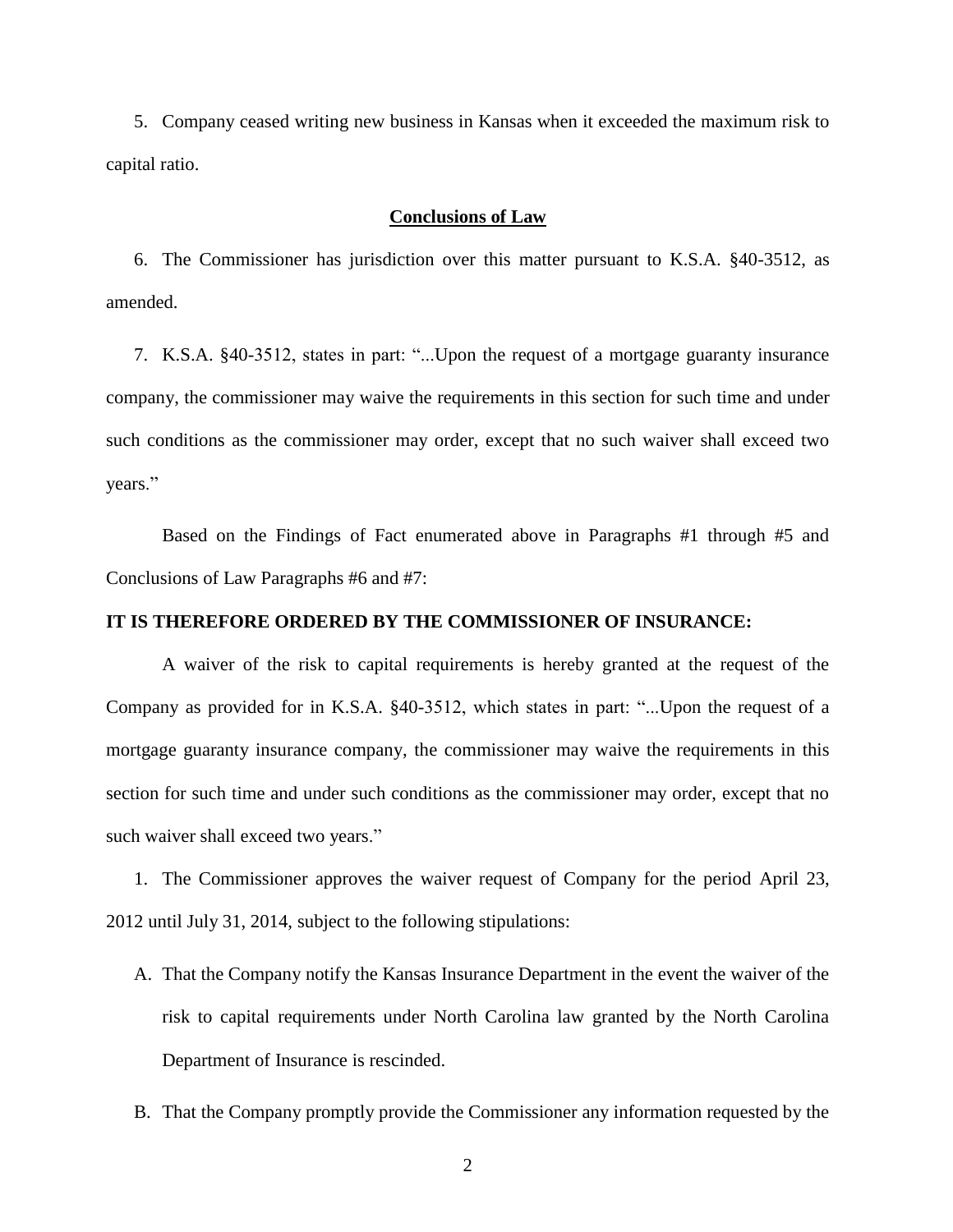Kansas Insurance Department.

- C. That the Company provide the Commissioner notification of any regulatory actions taken against the Company.
- D. That the Company provide the Commissioner notification of any rating agency actions taken with respect to the Company.

2. The Commissioner retains jurisdiction over this matter to issue any and all further Orders deemed appropriate or to take such further action as necessary to dispose of this matter.

#### **NOTICE OF RIGHTS**

Company is entitled to a hearing pursuant to K.S.A. §77-537, the Kansas Administrative Procedure Act. If Respondent desires a hearing, the Respondent must file a written request for a hearing with:

> Zachary J.C. Anshutz, General Counsel Kansas Insurance Department 420 S.W. 9th Street Topeka, Kansas 66612

This request must be filed within fifteen (15) days from the date of service of this Order. If Respondent requests a hearing, the Kansas Insurance Department will notify the Respondent of the time and place of the hearing and information on the procedures, right of representation, and other rights of parties relating to the conduct of the hearing, before commencement of the same. If a hearing is not requested in the time and manner stated above, this Summary Order shall become effective as a Final Order upon the expiration of time for requesting a hearing, pursuant to K.S.A. §77-613. In the event Respondent files a petition for judicial review, pursuant to K.S.A. §77-613(e), the agency officer to be served on behalf of the Kansas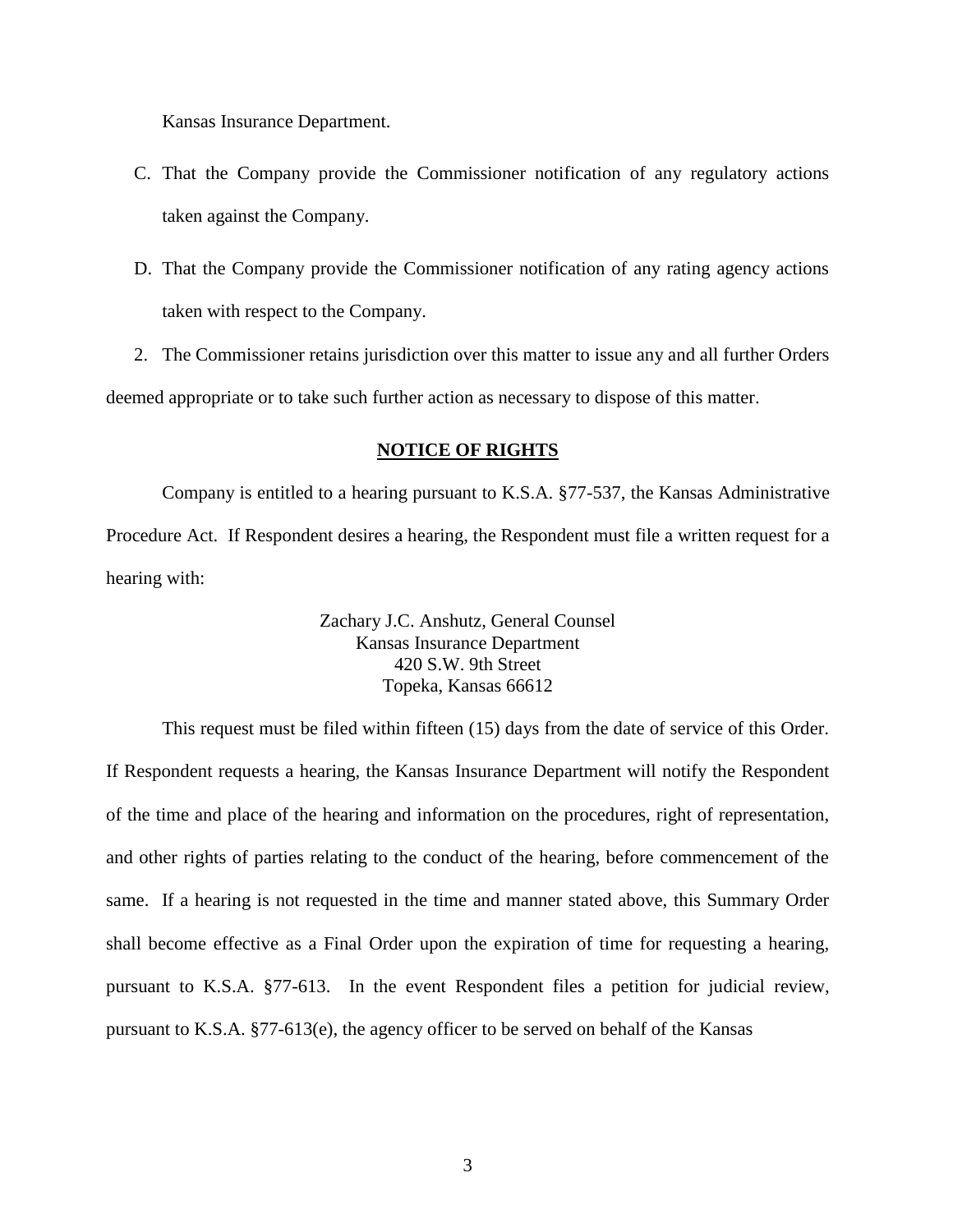Insurance Department is:

Zachary J. C. Anshutz, General Counsel Kansas Insurance Department 420 S.W. 9th Street Topeka, Kansas 66612

# **IT IS SO ORDERED THIS \_\_13th\_\_ DAY OF SEPTEMBER, 2012, IN THE CITY OF**

## **TOPEKA, COUNTY OF SHAWNEE, STATE OF KANSAS.**



 $\angle$ s/ Sandy Praeger $\angle$ Sandy Praeger Commissioner of Insurance

BY:

 $\angle$ s/ Zachary J.C. Anshutz $\angle$ Zachary J. C. Anshutz General Counsel

### **Stipulation**

The undersigned agrees to the above recitations and facts as well as the Conclusions of Law and the actions of the Commissioner.

 $\angle$ s/ Rohit Gupta $\angle$ Rohit Gupta, President and Chief Executive Officer Genworth Mortgage Insurance Corporation